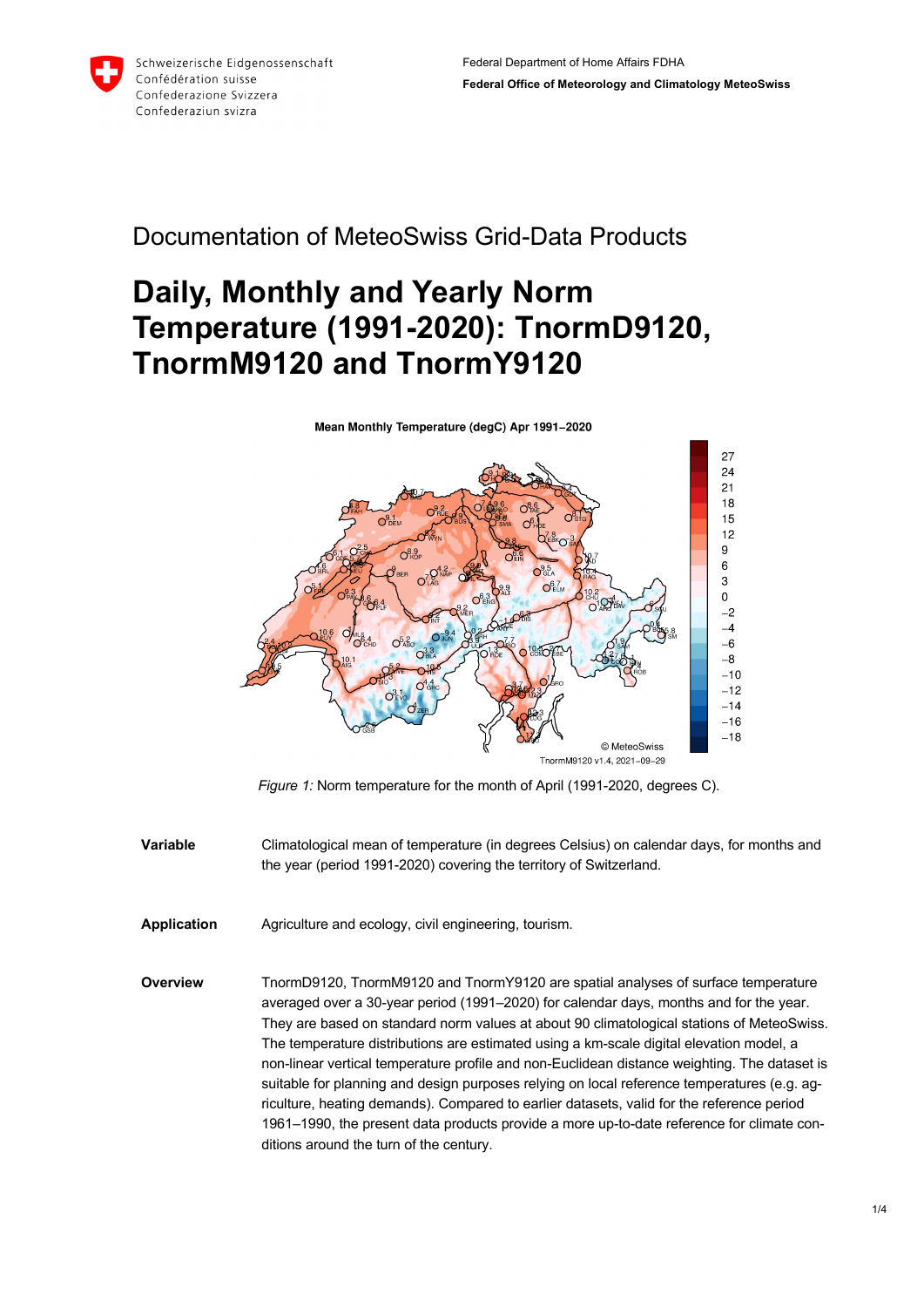#### **Daily, Monthly and Yearly Norm Temperature (1991-2020): TnormD9120, TnormM9120 and TnormY9120**

**Data base** The spatial analyses for the climatological mean temperature products are based on temperature norm values (averages for 1991-2020) at about 90 climatological stations in Switzerland. Station norm values were derived from measurement time series by correcting for effects from partial temporal coverage and from station and instrument changes. Details of the preparation of climatological norm values at MeteoSwiss are given in Begert et al. (2003) and in Begert and Frei (2018).

> The climatological stations used for the analysis are evenly distributed across Switzerland (see Fig. 1). There are a few clusters of stations in the Alps (e.g. the Gotthard region), which encompass nearby sites on mountain peaks and in valleys. Generally, slope conditions are comparatively underrepresented in the station network. (See MeteoSwiss 2010 for details on the measurement networks.)

**Method** The spatial interpolation of temperature norm values is calculated independently for each calendar day, calendar month and for the year, following the two-step procedure described in Frei (2014): In a first step, temperature variations are modeled by a vertical profile that varies smoothly in space. To this end a non-linear profile function is fitted to the station values by non-linear least squares. The profile function is parameterized as a superposition of a lapse rate with an inversion zone of variable depth and amplitude.

> In a second step, deviations away from the fitted vertical profile (anomalies) are interpolated spatially. This is accomplished using a weighting scheme with non-Euclidean distances to "surrounding" stations. Distances are determined depending on the elevation differences that have to be surmounted and depending on the vertical layering of the anomalies. Finally, the interpolated fields from the vertical gradient and the anomalies are composed to yield the resulting temperature interpolation. This analysis method in this step builds on ideas from Deng and Stull (2005). See Frei (2014) for details.

The digital elevation model used is the USGS GTOPO30 (see http://eros.usgs.gov) for the 2-km version (longitude-latitude grid) and the SRTM (Farr et al. 2007) for the 1-km version (in Swiss coordinates).

**Target users** TnormD9120, TnormM9120 and TnormY9120 are fields of time invariant reference temperatures. They are addressed to planning tasks relying on long-term averages only, i.e. where temporal variations are of minor relevance or unfeasible to be considered. Possible areas of application are agriculture, forestry, tourism and civil engineering (heating demands, construction standards).

> Many practical applications are traditionally based on long-term reference climate. Nowadays, the availability of time-varying datasets allows more advanced computational modeling, where effects of variability and extremes, can be phased in. Users relying on a reference climate traditionally, may want to consider the advanced possibilities offered by the time-variable data products, e.g. those from TabsD and TabsM.

Like in many regions of the globe, mean temperatures in Switzerland have increased during the last decades (Rebetez & Reinhard 2007; Ceppi et al. 2010). Between 1961 and 2020 the warming amounts to more than 2 degrees. Therefore, the reference provided by the current norm values is not representative for conditions in earlier periods. Users requiring mean temperatures for the old reference period 1961-1990 can request products TnormD6190, TnormM6190, TnormY6190, which are similar but valid for the previous norm reference period.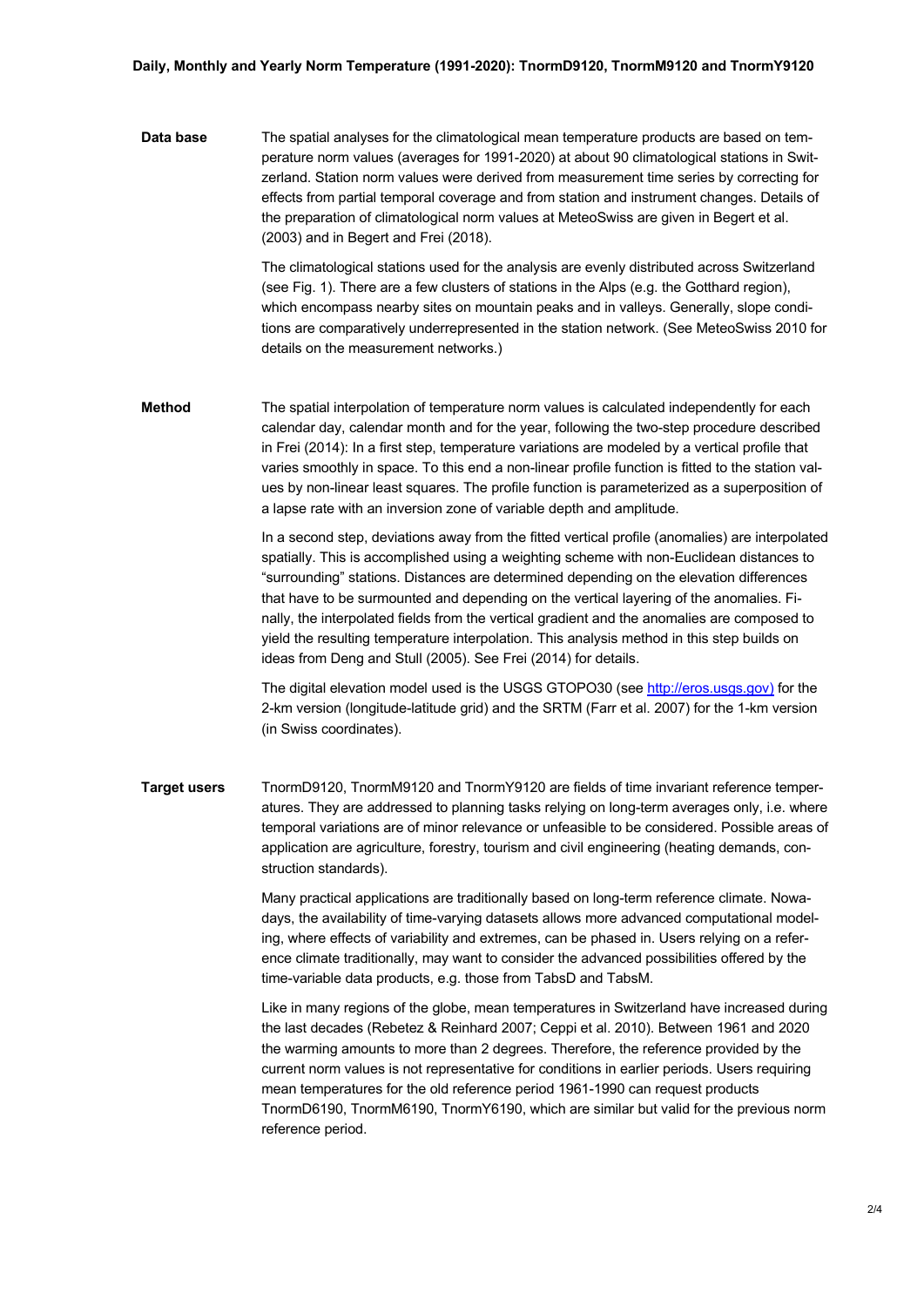#### **Accuracy and interpretation** The spatial interpolation procedure is designed to cope with the characteristic features of temperature variability in Switzerland. Indeed, the climatological inversion over the Swiss Plateau and cold anomalies in major valleys are evident in the resulting fields for winter. Moreover, warm anomalies in major Föhn valleys in spring and autumn as well as anomalous heating of inner-Alpine valleys in summer can readily be recognized in the results.

Nevertheless, users should be aware, that small-scale temperature variations related to lake effects, urban heat islands, slope exposition or vegetation and land use were not explicitly modeled. Hence such effects are poorly represented in the analyses. Again, it is to be expected that temperature interpolations in un-instrumented valleys are less accurate. Altogether, the magnitude of local temperature variability is likely to be underestimated, i.e. the fields are "too smooth".

Analyses of a "leave-one-out" cross-validation for TnormM9120 reveal that interpolation errors are considerably smaller than the spatial temperature variability: The explained fraction of spatial temperature variance is 85% in winter months and 98% in summer months. In winter the interpolation error (standard deviation across the station sample) is 0.6 degrees over the Swiss Plateau/Jura and 1.6 degrees in the Alps/Ticino. Errors are smaller in summer: 0.4 degrees over the Swiss Plateau/Jura, 0.8 degrees in the Alps/Ticino. The corresponding standard errors for annual mean temperature (TnormY9120) are 0.4 and 1.0 degrees for the Plateau/Jura and the Alps/Ticino respectively.

It is to be noted that TnormY9120 is interpolated from the annual norm values at stations. Non-linearities in the analysis scheme lead to slight differences between TnormY9120 and the average of the monthly fields (TnormM9120). It is recommended to use TnormY9120 in applications where a yearly mean is sufficient.

**Related products** TminnormM9120, TmaxnormM9120, TminnormY9120, TmaxnormY9120: Norm value analyses for daily minimum and daily maximum temperature.

> TanomM9120 and TanomY9120: Anomalies of monthly and yearly mean temperature, relative to the mean of 1991-2020.

TabsD, TabsM and TabsY: Mean surface temperature for individual days, months and years.

There is consistency of TnormM9120 and TnormY9120 with these related products. In fact temperature anomalies (TanomM9120, TanomY9120) are calculated as the difference between absolute values (TabsM / TabsY) and the norm.

**Grid structures** TnormD9120, TnormM9120 and TnormY9120 are available in the following grid structure: ch02.lonlat, ch01r.swiss.lv95

**Versions** Current versions: TnormD9120 v1.4, TnormM9120 v1.4, TnormY9120 v1.4

Previous versions:

TnormD8110 v1.2, TnormM8110 v1.2 and TnormY8110 v1.2 were calculated with a less robust estimation procedure for vertical profiles and the layering scheme.

TnormM8110 v1.0 and TnormY8110 v1.0 were derived with an older method using a less flexible parametric function for the vertical profile.